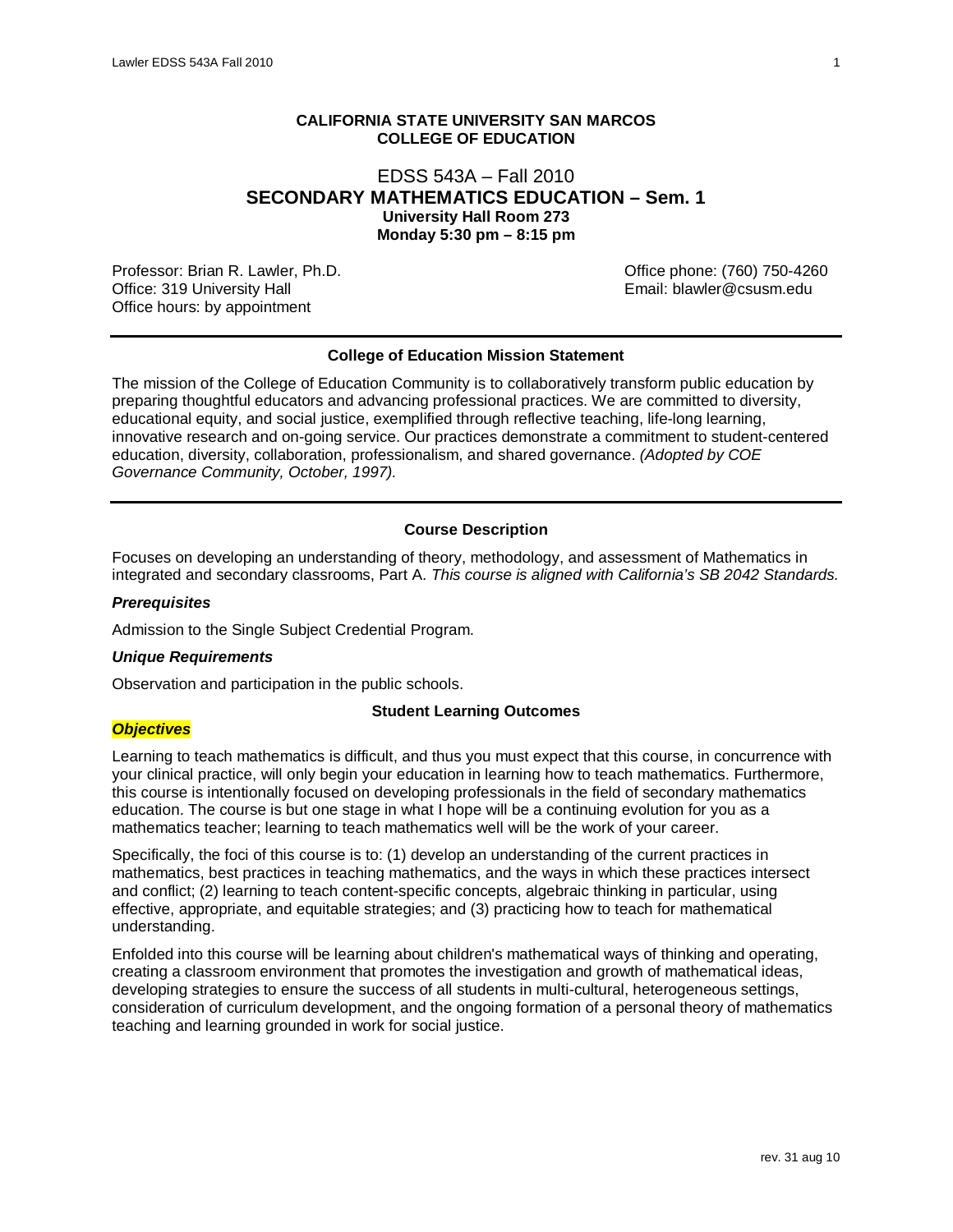### *Teacher Performance Expectation (TPE) Competencies*

The course objectives, assignments, and assessments have been aligned with the CTC standards for Single Subject Credential (Mathematics). This course is designed to help teachers seeking the California Single Subject Credential (Mathematics) to develop the skills, knowledge, and attitudes necessary to assist schools and district in implementing effective programs for all students. The successful candidate will be able to merge theory and practice in order to realize a comprehensive and extensive educational program for all students.

The following TPEs are given primary emphases:

- TPE 1b Subject Specific Pedagogical Skills for Single Subject Teaching (Mathematics)
- Monitoring Student Learning During Instruction

The following TPEs are given secondary emphases:

- TPE 3 Interpretation and use of assessments<br>TPF 4 Making content accessible
- TPE 4 Making content accessible<br>TPE 5 Student engagement
- Student engagement
- TPE 6c Developmentally appropriate practices in grades 9-12
- Developmentally appropriate teaching practices for special education: teaching the special education population in the general education environment
- TPE 7 Teaching English learners<br>TPE 8 Learning about students
- TPE 8 Learning about students<br>TPE 9 Instructional planning
- Instructional planning
- TPE 10 Instructional time<br>TPE 11 Social environme
- Social environment
- TPE 13 Professional growth
- TPE 14 Educational technology in teaching and learning
- TPE 15 Social justice and equity

### *California Teacher Performance Assessment (TPA)*

Beginning July 1, 2008 all California credential candidates must successfully complete a state-approved system of teacher performance assessment (TPA), to be embedded in the credential program of preparation. At CSUSM this assessment system is called the CalTPA or the TPA for short.

To assist your successful completion of the TPA a series of informational seminars are offered over the course of the program. TPA related questions and logistical concerns are to be addressed during the seminars. Your attendance to TPA seminars will greatly contribute to your success on the assessment.

Additionally, COE classes use common pedagogical language, lesson plans (lesson designs), and unit plans (unit designs) in order to support and ensure your success on the TPA and more importantly in your credential program.

The CalTPA Candidate Handbook, TPA seminar schedule, and other TPA support materials can be found on the COE website:<http://www.csusm.edu/coe/CalTPA/ProgramMaterialsTPA.html>

#### *Students with Disabilities Requiring Reasonable Accommodations*

Students with disabilities who require reasonable accommodations must be approved for services by providing appropriate and recent documentation to the Office of Disable Student Services (DSS). This office is located in Craven Hall 5205, and can be contacted by phone at (760) 750-4905, or TTY (760) 750-4909. Students authorized by DSS to receive reasonable accommodations should meet with their instructor during office hours or, in order to ensure confidentiality, in a more private setting.

# *Authorization to Teach English Learners*

This credential program has been specifically designed to prepare teachers for the diversity of languages often encountered in California public school classrooms. The authorization to teach English learners is met through the infusion of content and experiences within the credential program, as well as additional coursework. Students successfully completing this program receive a credential with authorization to teach English learners. *(Approved by CCTC in SB 2042 Program Standards, August 02)*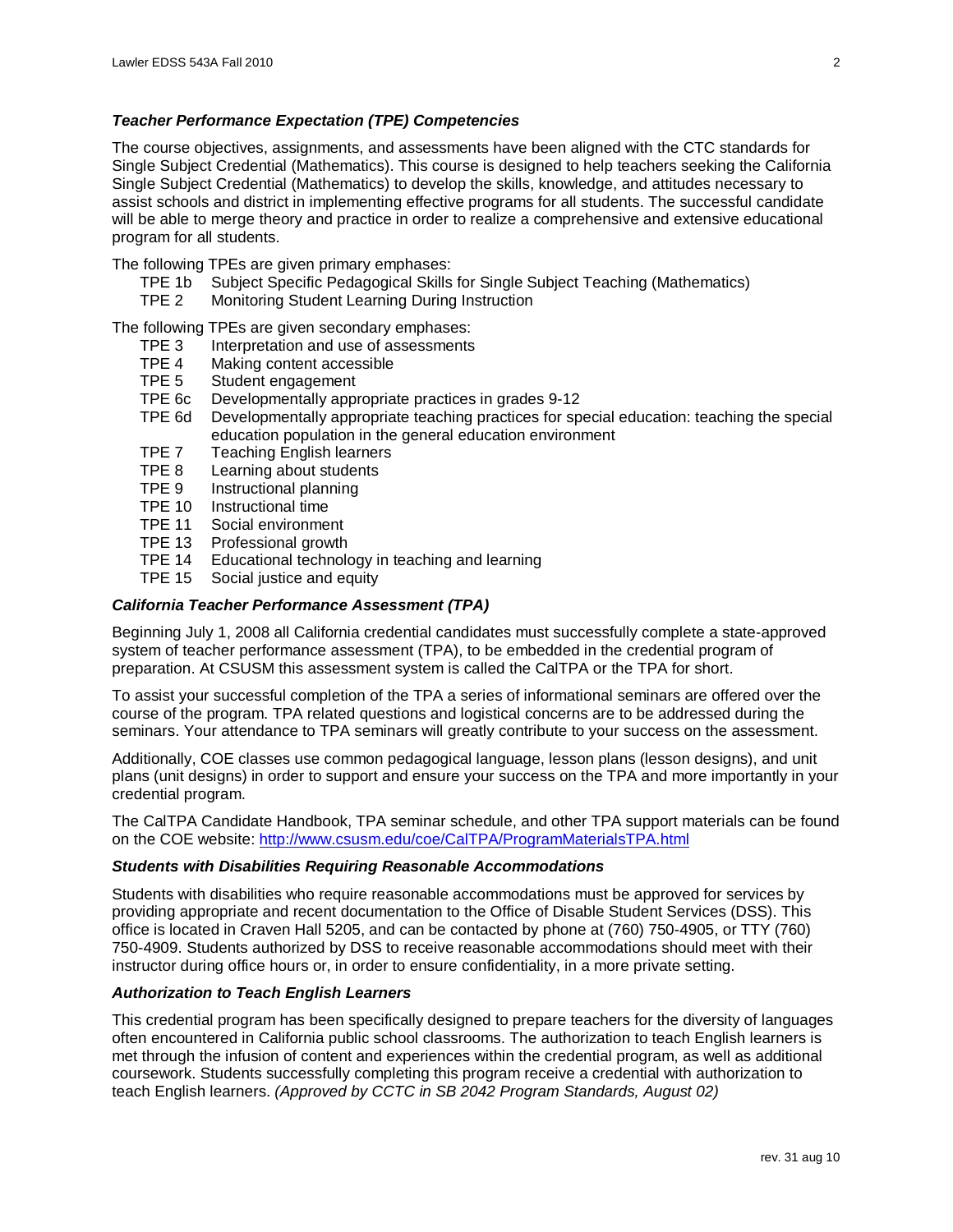#### **Course Requirements**

### *Required Texts*

- Cohen, E. G. (1994). *Designing groupwork: Strategies for the heterogeneous classroom*. New York: Teachers College Press.
- Driscoll, M. J. (1999). *Fostering algebraic thinking: A guide for teachers, grades 6-10*. Portsmouth, N.H.: Heinemann.
- Fendel, D.M., Resek, D., Alper, L., & Fraser, S. (1997). *Baker's choice*. Berkeley: Key Curriculum Press. [ISBN: 978-1-55953-145-0; purchase online at http://www.keypress.com/x5480.xml]
- National Council of Teachers of Mathematics (2009). *Focus in high school mathematics: Reasoning and sense-making*. Reston, VA: Author.
- \*\*\*Several other readings are required and will be made available for download.

#### *Recommended Texts*

- Boaler, J. (2008). *What's math got to do with it?: Helping children learn to love their most hated subject—and why it's important for America*. New York: Viking.
- California Department of Education (2005). *Mathematics framework for California public schools: Kindergarten through grade twelve*. Sacramento, CA: Author. This document can be found at http://www.cde.ca.gov/ci/ma/cf/index.asp.
- Carr, J., Carroll, C., Cremer, S., Gale, M., Lagunoff, R., Sexton, U. (2009). *Making mathematics accessible to English learners*. San Francisco: WestEd.
- National Council of Teachers of Mathematics (2000). *Principles and standards for school mathematics*. Reston, VA: Author. An overview of this document can be found at http://standards.nctm.org/ (NCTM members have free and full access).

STAR Test Blueprints for Standards Items: http://www.cde.ca.gov/ta/tg/sr/blueprints.asp

#### *Key Assignments*

*1. Weekly Homework (30%)* – Each week, teacher candidates will be assigned to read, respond to readings, and prepare some mathematical investigation. Each of these are intended to be in preparation for discussion during the next course session. As such, it is critical that they are completed on time. The specifics of each weekly assignment will be provided in class. Work is to be submitted online in the Cougar Course; in addition, responses are to be brought to class in hard copy.

*2. Classroom Observations (5%)* – Each week during school site visits, teacher candidates will observe a variety of classrooms. Several of these weeks, I will provide a specific instruction to direct the observation. This data will be used in class for discussion on the following week.

*3. Professional Reading (10%)* – Teacher candidates will select an article from a professional mathematics education journal to read, summarize, and present to colleagues in the course. Further details are attached.

*4. Student Interview (15%)* – In small groups, teacher candidates will design prompts and/or a task in order to conduct a clinical interview with a grades 6-11 student. This interview protocol will be designed to inquire into the student's algebraic ways of thinking. Each of you will carry out an actual student-interview based on this protocol. Groups will then reconvene to study student responses. The purposes of this activity are to begin thinking about students' mathematical understanding, to learn how to effectively pose questions and interpret the meaning of students' answers, and to provide you with an opportunity to interact with students about mathematics. Further details are attached.

*5. Resources & Lesson Plan (20%)* – Working in small groups, teacher candidates will first compile resources on a predetermined mathematical topic (5%) and then design a lesson that you will present in a secondary mathematics class (10%). You will conclude this assignment with a group presentation (5%) to our class outlining the lesson, experiences with students—including student work, reflections, and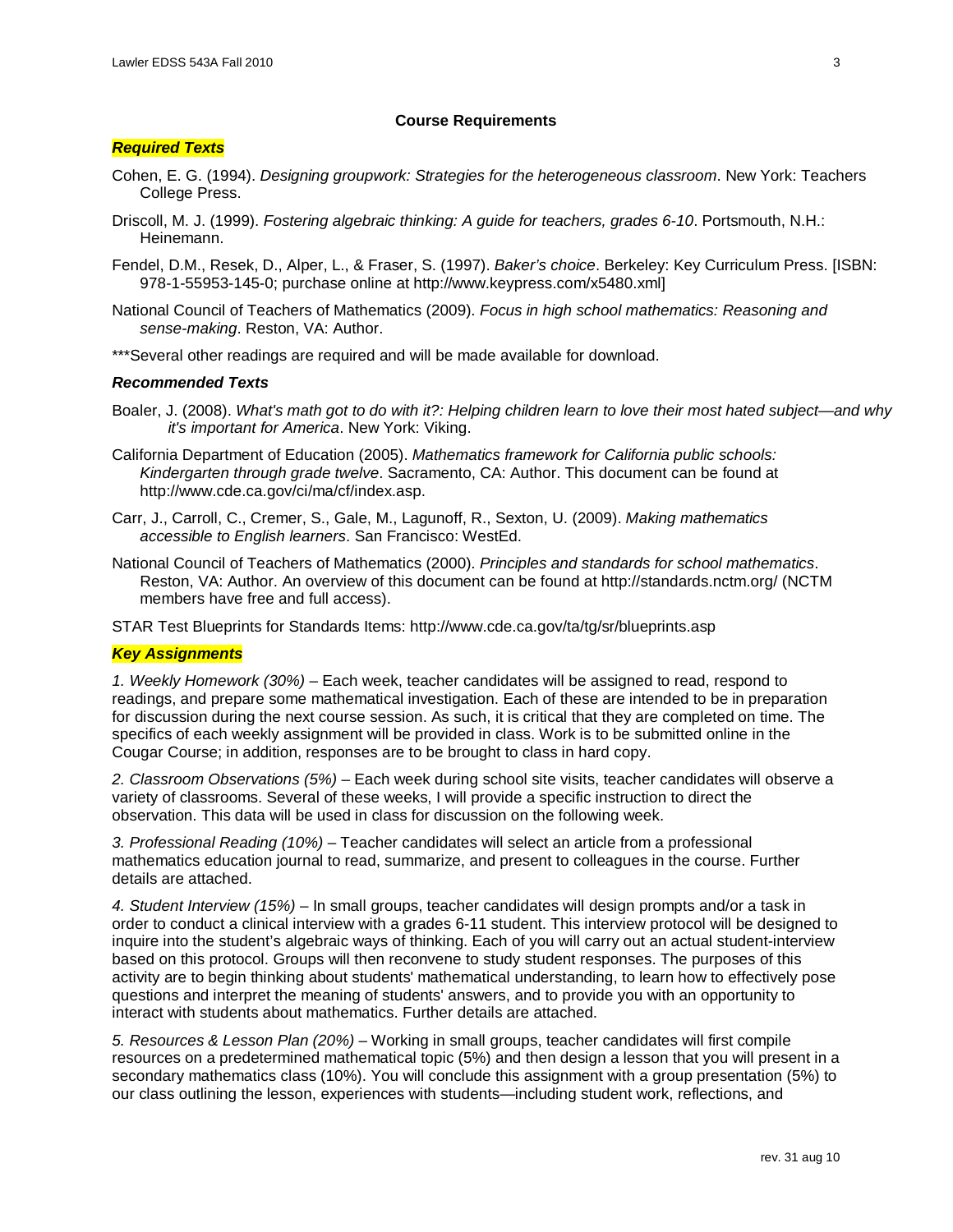changes for the next use of the lesson. The purpose of this activity is to help you learn how to design effective mathematical lessons, to provide you with an opportunity to begin compiling mathematical resources, and to provide an opportunity for you to practice teaching mathematics. Further details are attached.

*6. Problems of the Week (10%) –* During the semester, teacher candidates will investigate 3 open-ended mathematical problems. Each teacher candidate will be asked to initiate and lead classroom discussion (10-15 min.) of the problem by sharing your thinking about the task. At the end of the semester, each teacher candidate will select one problem to formally write-up using a 5-stage write-up format.

7. Portfolio of Linear Programming Unit (10%) – As ongoing classwork and homework, teacher candidates investigate a unit developing mathematics of Linear Programming. A record what was learned and the experiences of learning will be submitted at the close of the semester. Further details will be provided in class.

# *Grading Standards*

Course grades will be based on the following grading scale:

| A  |                               | $\dots$ Excellent    |          |  | $\ldots$ 90 - 100%  |
|----|-------------------------------|----------------------|----------|--|---------------------|
| B  |                               | Above Average        | 80 $-$   |  | 89%                 |
| C  |                               | Average              |          |  | $\ldots$ 70 - 79%   |
| D  | $\mathbf{r}$ and $\mathbf{r}$ | <b>Below Average</b> |          |  | $\ldots$ , 60 – 69% |
| F. |                               | Failing              | $\cdots$ |  | less than 60%       |

I assign grades to individual assignments based on the following interpretation:

- B ….. achieves expectations/purpose of the assignment;
- A ….. and impresses in some manner;
- C ….. falls short of the assignment expectations in some way.

Please remember that a *B* is not for *B*ad.

Unless *prior arrangements* have been agreed to with the instructor, work submitted late, but within one week of the due date will be reduced by one letter grade, and work received over one week late will receive no credit.

# *College of Education Attendance Policy*

Due to the dynamic and interactive nature of courses in the College of Education, all students are expected to attend all classes and participate actively. At a minimum, students must attend more than 80% of class time, or s/he may not receive a passing grade for the course at the discretion of the instructor. *Individual instructors may adopt more stringent attendance requirements*. Should the student have extenuating circumstances, s/he should contact the instructor as soon as possible. *(Adopted by the COE Governance Community, December, 1997).*

*Attendance and Participation:* Due to the fast paced and highly interactive nature of the course, regular attendance and full participation are expected. Learning is difficult. It is even more difficult, if not impossible, if one is not present for and engaged in the process. Therefore, the above COE Attendance Policy is amplified as follows:

- Missing more than one class meeting will result in the reduction of one letter grade.
- Arriving late or leaving early on more than two occasions will result in the reduction of one letter grade.

You are expected to inform the instructor *prior* to an absence.

# *All-University Writing Requirement*

All CSU students must demonstrate competency in writing skills as a requirement for graduation. At California State University San Marcos, students complete the graduation writing assessment through the All-University Writing Requirement. This requirement mandates that every course at the University must have a writing component of at least 2,500 words (approximately 10 pages). The assignments for this course meet this requirement.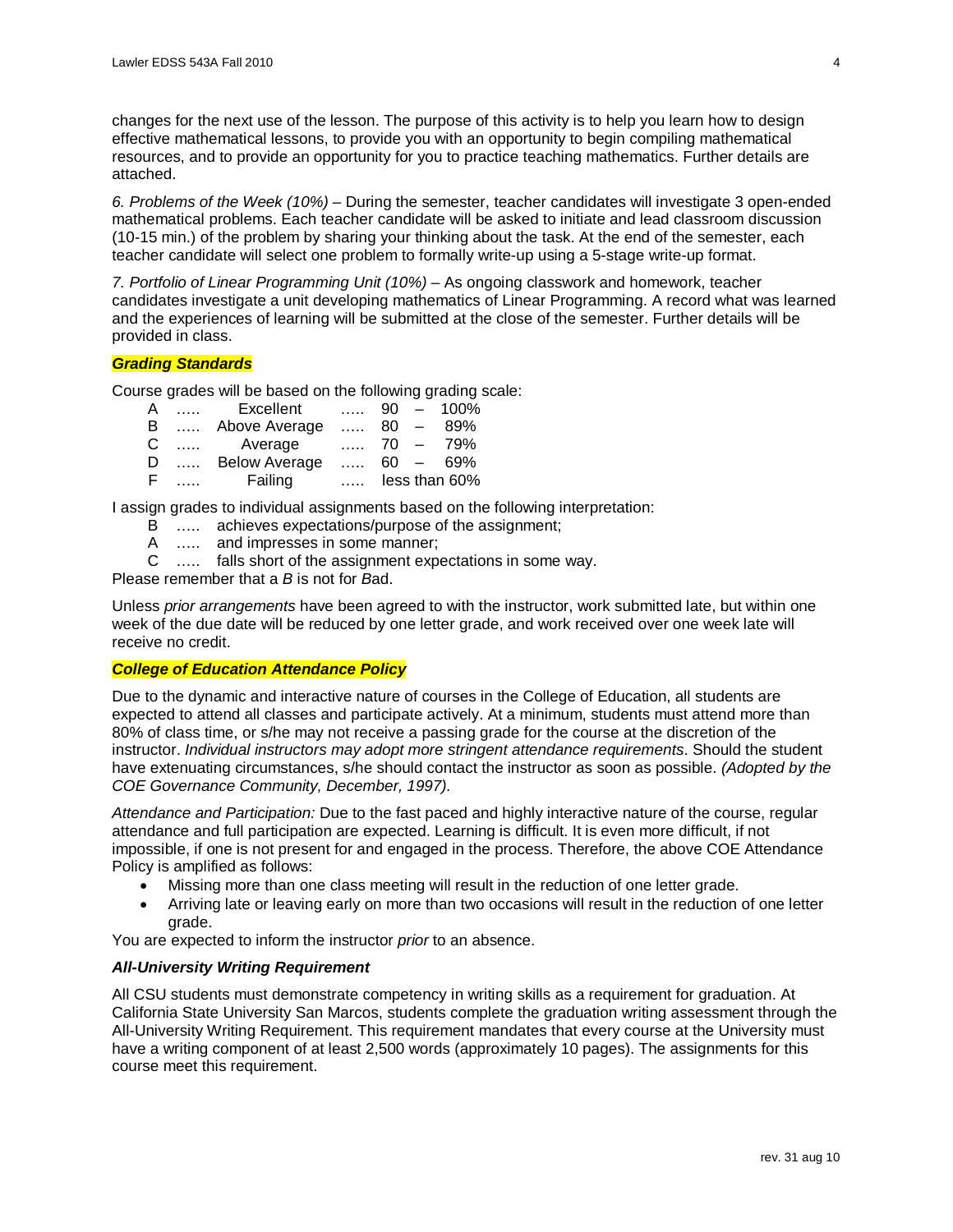### *CSUSM Academic Honesty Policy*

"Students will be expected to adhere to standards of academic honesty and integrity, as outlined in the Student Academic Honesty Policy. All written work and oral presentation assignments must be original work. All ideas/materials that are borrowed from other sources must have appropriate references to the original sources. Any quoted material should give credit to the source and be punctuated with quotation marks.

Students are responsible for honest completion of their work including examinations. There will be no tolerance for infractions. If you believe there has been an infraction by someone in the class, please bring it to the instructor's attention. The instructor reserves the right to discipline any student for academic dishonesty in accordance with the general rules and regulations of the university. Disciplinary action may include the lowering of grades and/or the assignment of a failing grade for an exam, assignment, or the class as a whole."

Incidents of Academic Dishonesty will be reported to the Dean of Students. Sanctions at the University level may include suspension or expulsion from the University. Consult the University catalog for further questions about academic honesty.

*Plagiarism:* As an educator, it is expected that each student will do his/her own work, and contribute equally to group projects and processes. Plagiarism or cheating is unacceptable under any circumstances. If you are in doubt about whether your work is paraphrased or plagiarized see the Plagiarism Prevention for Students website http://library.csusm.edu/plagiarism/index.html. When relying on supporting documents authored by others, cite them clearly and completely using American Psychological Association (APA) manual, 6<sup>th</sup> edition.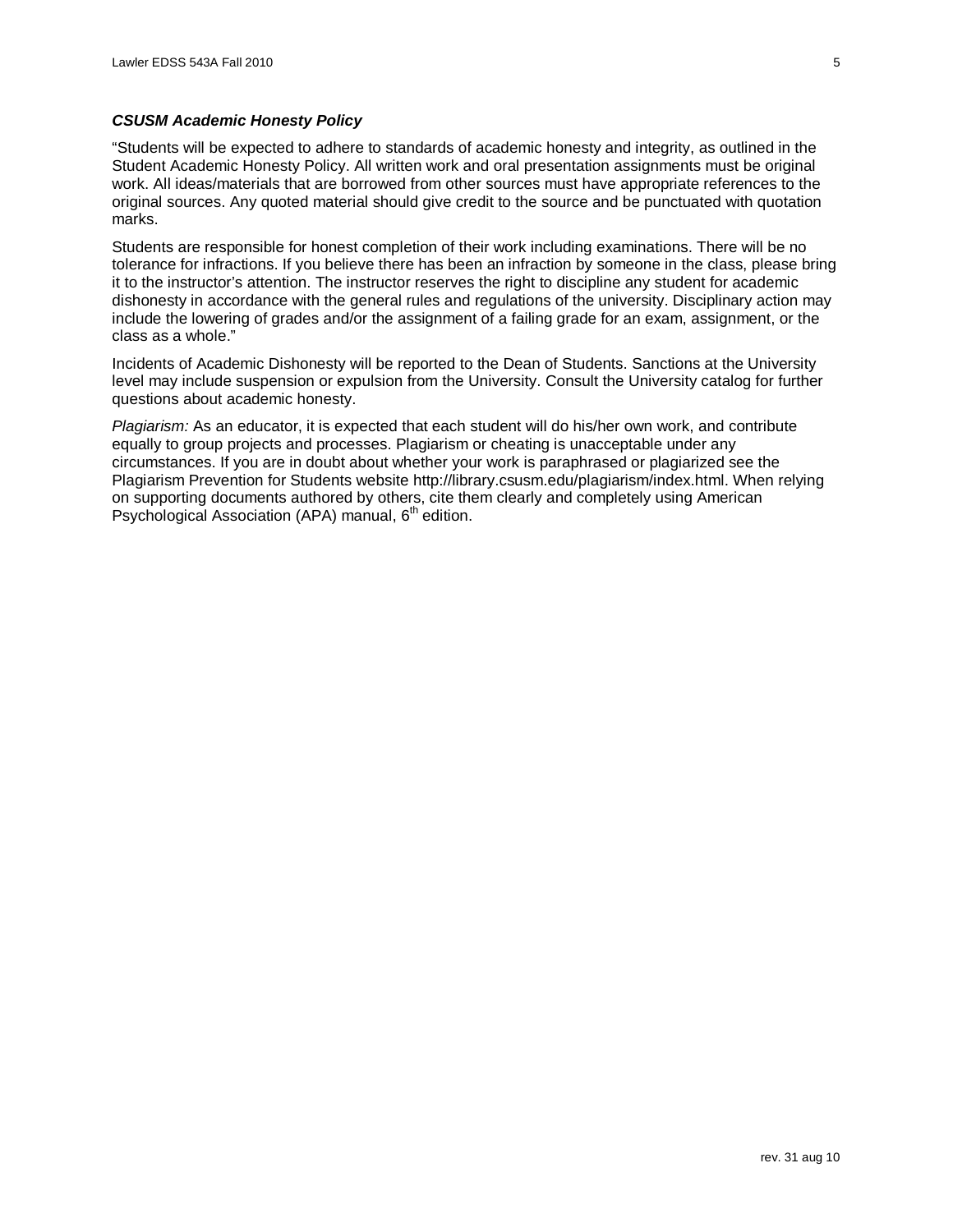# **Schedule – Tentative**

| Date                                    | Topic*                                                                                                                      | <b>Assignment to be completed</b><br><b>BEFORE Class Session**</b> |
|-----------------------------------------|-----------------------------------------------------------------------------------------------------------------------------|--------------------------------------------------------------------|
| Session 1<br>30 aug 10                  | Course Introduction<br>Doing Mathematics                                                                                    |                                                                    |
| Session 2<br>6 sep 10<br>(holiday)      | Equity & Social Justice in Mathematics Education<br><b>Mathematics Standards</b>                                            |                                                                    |
| Session 3<br>13 sep 10                  | Developing Mathematical Understanding<br><b>Doing Mathematics</b>                                                           |                                                                    |
| Session 4<br>20 sep 10                  | Doing Mathematics - Technology<br>Algebraic Thinking & Student Interview<br>Developing Lessons, and Lesson Plans            | 3. Professional Reading                                            |
| Session 5<br>27 sep 10<br>(online)      | Algebraic Thinking                                                                                                          |                                                                    |
| Session 6<br>4 oct 10                   | Developing Lessons, and Lesson Plans<br>Assessment                                                                          | 4. Interview                                                       |
| Session 7<br>11 oct 10                  | Learning & Knowing                                                                                                          | 5. Resources & Lesson Plan,<br>Part I                              |
| Session 8<br>18 oct 10                  | Strategies for Differentiation & Language Learners                                                                          | 6. Problem of the Week<br>7. Portfolio                             |
| Session 9<br>5-6 nov 10<br>(off-campus) | Mathematics Education as a Learning Profession                                                                              |                                                                    |
| Session 10<br>15 nov 10                 | <b>Reflections on Student Teaching</b><br>(Mathematics) Classroom Management<br>--Engaging students<br>--Building community | 5. Resources & Lesson Plan,<br>Part II                             |

\*This schedule is an *approximation*. Given the nature of this course, we will likely be altering the scheduled topics and possibly times and dates in order to accommodate student interest, observe and teach in mathematics classrooms, and take advantage of professional development opportunities.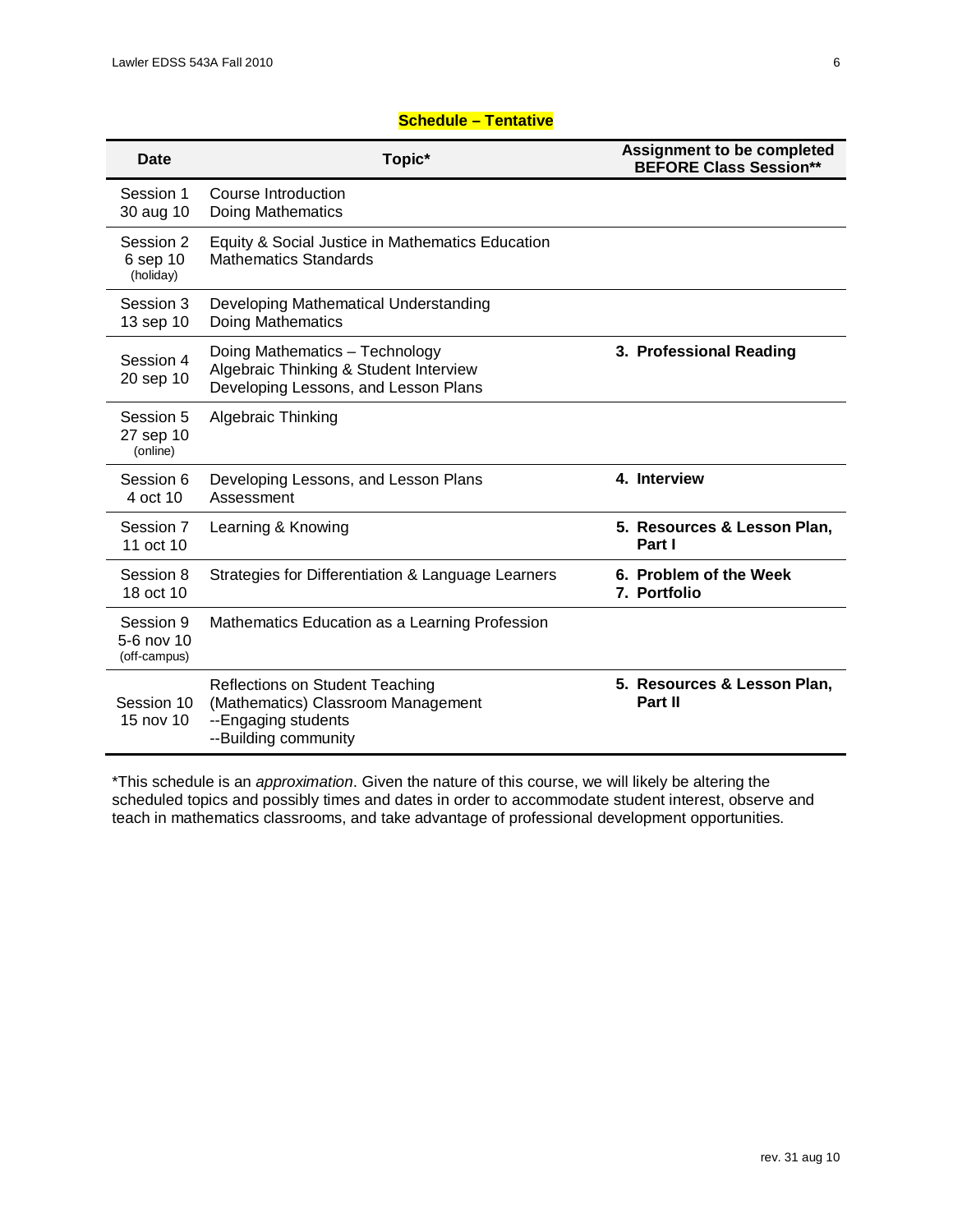# **3. Professional Reading Assignment**

**Task:** Select an article from a professional mathematics education journal to read, summarize, and present to colleagues in the course.

*Purpose:* To become aware of resources available to professional mathematics educators, and how to access them. To learn about a particular area of interest connected to secondary mathematics education. To share what you learned with peers.

# *Details:*

- 1. Find a print article on teaching mathematics at the high school (or middle grades) level. I suggest seeking out an area that you have an interest, curiosity, concern, …. How to find one? Ask me. Ask a librarian. Ask your cooperating teacher for one they liked or would recommend. Consider NCTM's journals: *Mathematics Teacher*, and *Mathematics Teaching in the Middle School.*
- 2. Read the article.
- 3. Write a 500-800 word summary and critique. The critique should include:
	- How the ideas of the article informs your thoughts about teaching mathematics
	- Questions for and/or of the author.
- 4. Create a simple 8.5 x 11 in. poster, including:
	- The complete reference  $(APA 6<sup>th</sup> edition)$ , and
	- A 2-5 sentence summary of the article (120 words or less—see format examples below).
	- The rest of the design and content is your choice, with a goal to highlight what you found most interesting and to capture the interest of your classmates as they read your poster.
- 5. Be prepared to share your summary & critique in class on 20 sept 10. Bring 1 copy of the article—the whole journal is preferred—for sharing, as well as your poster.

*Grading:* Worth 10 points, awarded for completion of the specifics of the task, and the quality of the response.

*Due:* 20 sept 2010, posted to Cougar Courses

#### *Examples of APA formatting with an annotated reference:*

Boaler, J. (2006). Promoting respectful learning. *Educational Leadership, 63*(5), 74-78.

Blah blah blah blah blah blah blah blah blah blah blah blah blah blah blah blah blah blah blah blah blah blah blah blah blah. Blah blah blah blah blah blah blah blah blah blah blah blah blah blah blah blah blah blah blah blah blah blah blah blah blah.Blah blah blah blah blah blah blah blah blah blah blah blah blah blah blah blah blah blah blah blah blah blah blah blah blah.

O'Brien, T. C. (1999). Parrot math. *Phi Delta Kappan, 80*(6), 434-438.

Blah blah blah blah blah blah blah blah blah blah blah blah blah blah blah blah blah blah blah blah blah blah blah blah blah. Blah blah blah blah blah blah blah blah blah blah blah blah blah blah blah blah blah blah blah blah blah blah blah blah blah.Blah blah blah blah blah blah blah blah blah blah blah blah blah blah blah blah blah blah blah blah blah blah blah blah blah.

Stutzman, R. Y., & Race, K. H. (2004). EMRF: Everyday rubric grading. *Mathematics Teacher, 97*(1), 34- 39.

Blah blah blah blah blah blah blah blah blah blah blah blah blah blah blah blah blah blah blah blah blah blah blah blah blah. Blah blah blah blah blah blah blah blah blah blah blah blah blah blah blah blah blah blah blah blah blah blah blah blah blah.Blah blah blah blah blah blah blah blah blah blah blah blah blah blah blah blah blah blah blah blah blah blah blah blah blah.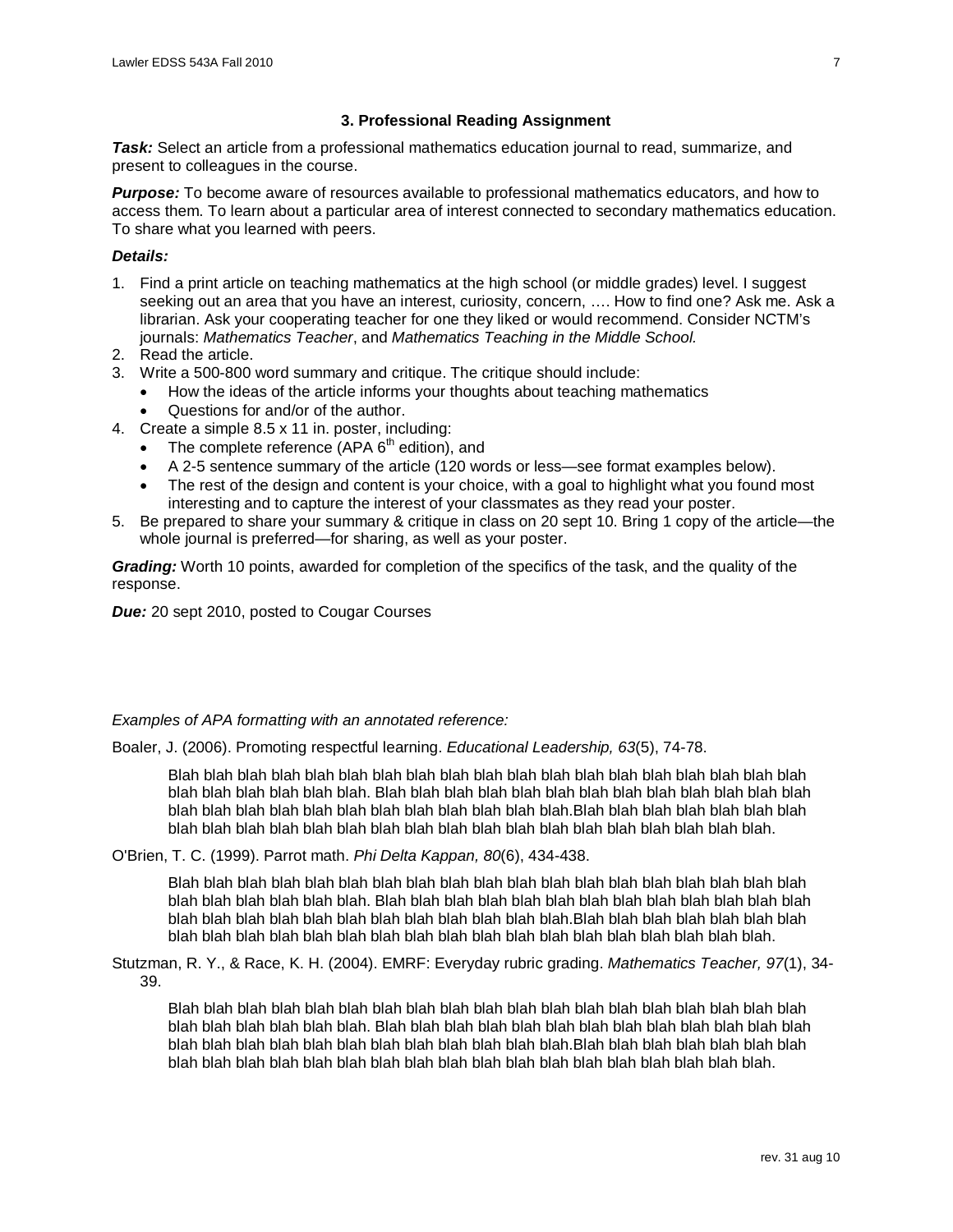# **4. Student Interview Assignment**

*Task:* In a one-on-one setting you will conduct an interview with a student from grades 6-11. Instructions are attached below. This interview protocol is designed to inquire into the student's algebraic ways of thinking.

**Purpose:** The student interview is designed to provide you with opportunities to focus on and build a model of a single child's thinking about mathematics. The purposes of this activity are to begin thinking about students' mathematical understanding, interpret the meaning of students' answers, and to provide you with an opportunity to interact with students about mathematics. It will also help you to improve your use of inquiry for assessment purposes and to better understand secondary level students with different understandings.

# *Prior to the interview:*

- Identify a student. Although there are many good reasons to select a student from within a classroom you may be teaching, any student (grades 6-11) should make for a productive experience. Arrange with the student and his/her teacher to interview this one child for 20-30 minutes in a quiet place outside the classroom.
- Consider what clarifying prompts you may have to give to the student during the interview.

### *During the interview:*

Work with the child in a setting removed from the classroom environment. Begin the interview by informing the child that you will be giving her/him a series of math problems to solve and that you are interested in his/her thinking process and in the strategies s/he uses to solve these problems. Inform the child that s/he can solve the problems in any way s/he wants. Please remind the child that the interview is voluntary and that s/he can end the interview at any time (if a student does cut the interview very short, then please find another willing student). Do everything you can to help make the child comfortable.

Orally provide the child with your task and provide her/him with sufficient time to complete each problem. You will be challenged to establish comfort, for both you and the student, to think quietly for the extended period of time necessary for the child to meaningfully engage in the task. You may also want to prepare a written copy of each problem, in case you find the child prefers this way of interpreting the task.

*Note the questions you ask and the child's responses*. It may be necessary to ask the child to wait while you are writing—it is OK to ask the child to wait. *You should not tape-record/video-tape the interview*.

During the interview, be sure to consider the following:

- The best thing you can be is genuinely curious. Remember the point of the interview is to discover how the child thinks—*NOT* to guide the child to the correct answer (try to fight the urge to be "teacher").
- Although you may prepare a script to help guide your interview, I encourage you to not feel limited to your script. Allow your interaction to explore a student's idea, to learn more about the child's insights into a question, their disposition toward exploration, what may constrain what they are able to do, and to practice your own interaction with children.
- Do respect the suggested and arranged time limit.
- Be careful to respond similarly to all responses, whether you may consider it to be a "correct" or "incorrect" answer. Be curious about all solution strategies; how is this student thinking? what question may they be asking?—is it the one you first assumed they were asking? what question may they be answering?—is it the one you first assumed you asked?
- This is not a teaching episode; it is an interview.
- Your primary role is to listen (Davis, 1997). Make sure you allow enough *wait time*—many children need time to think before speaking and/or answering.
- Make sure the child feels comfortable during the entire interview. If the child clearly cannot answer a problem, you may need to probe to help develop connections the child may have to similar mathematical experiences. Two useful questions: *tell me what you do know about the problem*, and *tell me about a similar problem you've worked on before*. If you feel that the child is really struggling and frustrated, you may want to end the interview or give the child a problem you are fairly certain s/he can solve and then end the interview. It is worthwhile to come with this sort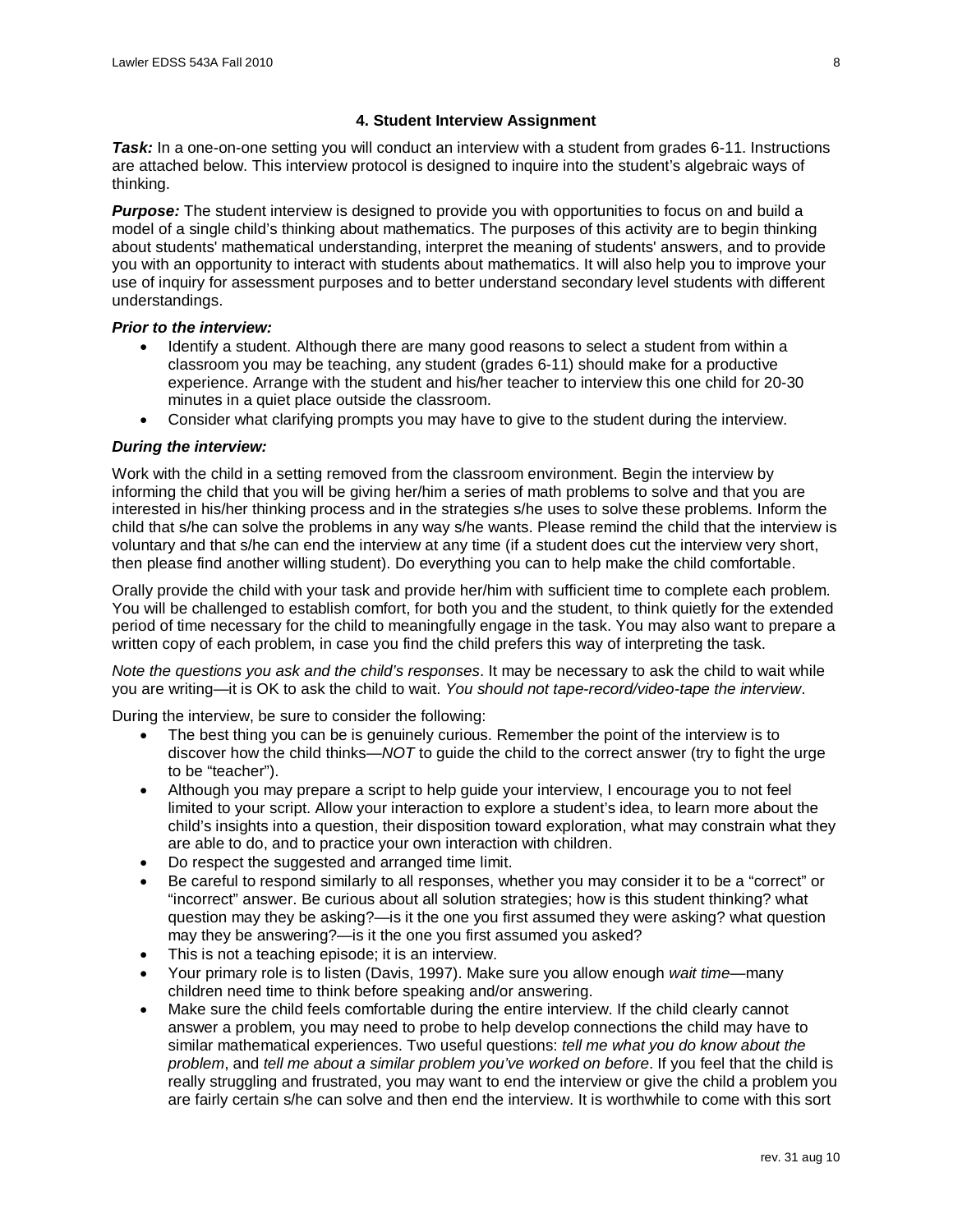of simpler problem, as well as an extension to the task you intend to ask for those who respond quickly. If you cut an interview short for any reason, be sure to discuss in your write-up.

### *After the Interview:*

Write a three to four-page (double spaced) reflection that includes a brief discussion on each of the following points:

- What *specifically* did you learn about this child's mathematical understanding? Here you will want to make some claims about the mathematics your student understands or doesn't understand. I intend for this portion to emphasize what the child *CAN* do, and what might be a worthwhile next instructional focus, rather than what the child *cannot* do.
- Suggest some specific ideas for instruction based on what you have observed about the students understanding and methods of approaching the problems.
- Discuss what types of algebraic thinking you observed the student use.
- Share some thoughts on your role as a listener in this activity, and as you consider your profession as a mathematics teacher.
- Attach any recorded work generated by the student without the student's "actual" name listed.

*Grading:* Specifically, I expect a well-written paper (3-4 pages, double-spaced) that clearly and specifically expresses what you learned about: (a) the child's mathematical understanding, (b) the experience of observing mathematical thinking.

**Due:** 4 oct 2010, posted to Cougar Courses

# *Student Interview Prompts: Prompts/Problems to elicit Algebraic Thinking*

Select only *one* of these problems. The prompt is to be read aloud. Although you can add to the prompts for clarity, suggesting paths to solutions changes your role to instructor; you are to be an interviewer only. Provide options of tools for the student to use as well as plain or grid paper. The student should be allowed to choose whatever they want.

#### **I.** *Sneaking up the Line*

Eric the Sheep is at the end of a line of 50 sheep waiting to be shorn. But being an impatient sort of sheep, Eric sneaks up the line two places every time the shearer takes a sheep from the front to be shorn. So, for example, while the first sheep is being shorn, Eric moves ahead so there are two sheep behind him in line. If at some point it is possible for Eric to move only one place, he does that instead of moving ahead two places.

How many sheep get shorn before Eric?

- 1. Predict a solution "in your head."
- 2. Use any method or tools or objects you would like to solve these two problems…

#### **II.** *Age Problem*

- 1. Classify all numbers that leave a remainder of 3 when divided by 5 *and* a remainder of 1 when divided by 3.
- 2. If my age is divided by 3, the remainder is 2. If my age is divided by 5, the remainder is also 2. If my age is divided by 7, the remainder is 5. How old am I?

#### **III.** *Clock Problem*

At what time after 4:00 will the minute hand of a clock overtake the hour hand?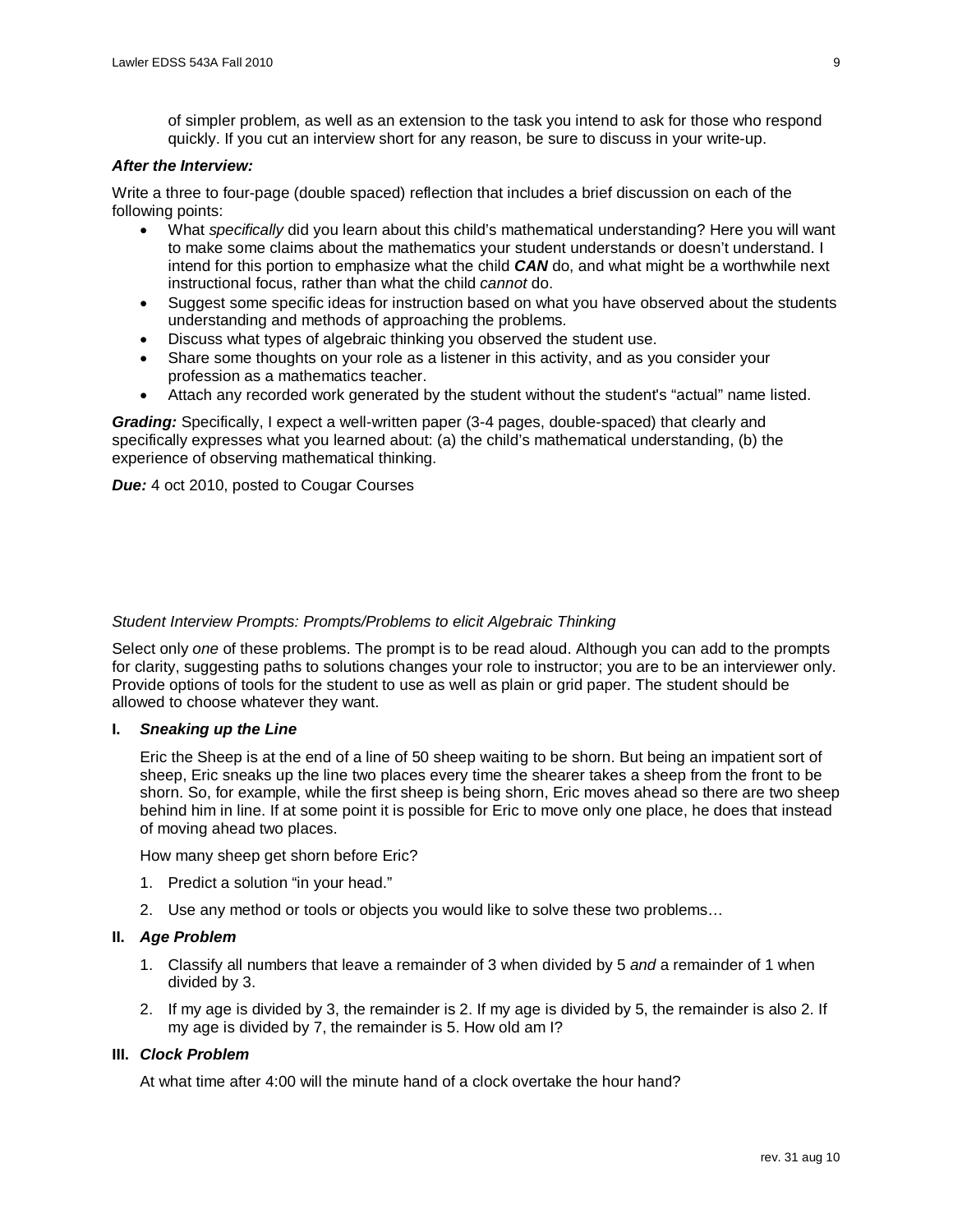# **5. Lesson Resources & Plan Assignment**

Students will participate in small groups to design, construct, and teach a single lesson on a selected mathematical topic—preferably Algebraic in nature—that matches the learning trajectories of students in the Clinical Practice classroom. The purpose of this activity is to help you learn to design effective mathematical lessons for a particular group of students, learn where to find mathematical resources, provide you with an opportunity to practice teaching mathematics and to receive feedback, and to learn how to effectively collaborate with colleagues in order to improve your teaching.

# **Planning your lesson**

- 1. As a group, identify what you would like to try to work on for this collaborative project to design and implement a lesson. It may emphasize the development of a particular mathematical topic, skill, or habit of mind; and/or it may focus on other necessary classroom and lifelong learning goals.
- 2. Design a timeline and distribute predicted work so that each member of the group participates fully in the design of the lesson and that the workload—both intellectual and labor-intensive—is shared equitably. The group will submit a concise statement that describes the fair distribution of work among group members, and the agreed upon timeline for tasks to be completed. This report must include specifics and a brief collective statement as to why the distribution was fair.
- 3. Identify the objective(s) of your lesson and situate it within the context of the overall goals and objectives of a unit particular to each group members' class. I hope to see goals aligned with CA *Frameworks* (not only CA Math Content Standards), CCSSO's *Common Core State Standards*, NCTM *Principles and Standards*, and NCTM's *Focus on High School Mathematics* document.
- 4. To some degree, a part of this project is to learn to utilize the classroom resources available (such as a typical high school textbook) to develop worthwhile lessons, but also to search for resources beyond what the textbook may offer, when necessary, in order to engage kids in meaningful, interactive mathematical experiences. Carry out this resource investigation.
- 5. Identify (i.e. assess) students' prior knowledge before making final decisions about curriculum and instructional practices for this lesson. Do this by conferring with your Cooperating Teacher, as well as through your own observations of and teaching of the students. As part of your written report, each member must include a short description *their* students' prior knowledge, and comment on the impact of the design implications/modifications for their implementation of the lesson.
- 6. Group members will carry out the lesson individually in their classroom. Prior to the lesson, please discuss your teaching goals (mathematical for the students, and pedagogical and exploratory in terms of your own learning) with your Cooperating Teacher. After teaching, please debrief with your Cooperating Teacher as well. The Cooperating Teacher's feedback, what went well, not so well, surprises, and modification possibilities will all be part of a post-lesson reflection, for which each group member is responsible.
- 7. Group members will assemble, face-to-face or online—so long as synchronous in time—to share experiences of the lessons and thoughts about refinement.
- 8. Turn in via Cougar Courses:
	- a. [group] An annotated bibliography of resources.
	- b. [group] A lesson plan for your activity (using the format discussed in your Curriculum & Instruction Course, or an appropriate and complete modification thereof). If group members' lesson plans diverge in significant ways, submit all versions. Include an appendix of materials, resources referenced or utilized in the high school classroom, or anything else appropriate for others' implementation of the activity.
	- c. [indiv] Assessment of students' (a) current understandings, related to the lesson (mathematics & other) goals; (b) post-lesson understandings, and (c) how these were determined.
	- d. [group] A document briefly summarizing (a) an overview of the lesson, a simple introduction, the initial design and intent; (b) statements of each member's experience teaching the lesson;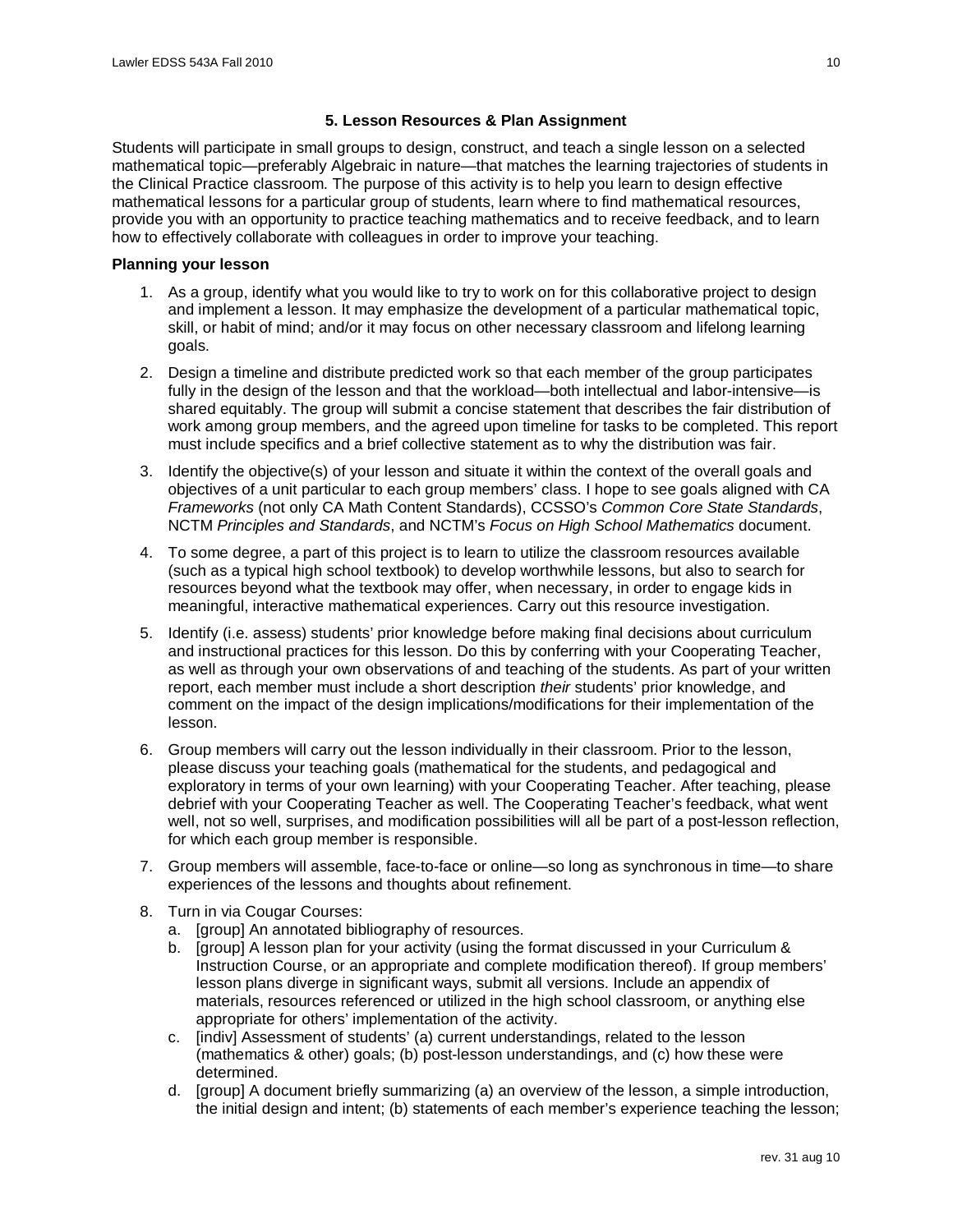(c) a commentary on refinements; and (d) and a statement of the group's collaboration process (timeline and tasks, as defined in 2. above).

9. Each group member will videotape this lesson. You might ask your Cooperating Teacher to help with this, balancing the filming between you and your students. The video is only meant for you, unless you elect to do more with it—related to TPAs, your group debrief, or even your course presentation.

# *Grades:*

For this activity, which will be worth a total of 20 points (20%), I am as interested in the process your group goes through as much as the final product. I want this to be an opportunity for you to learn such things as where to go for mathematical resources, to learn how to prepare lesson plans and what to consider when writing a lesson plan (I expect you to draw upon the *Thinking Through a Lesson Protocol*), to recognize the many challenges of teaching mathematics, to learn how to reflect upon and critique lessons, and to begin to understand the importance of on-going professional development opportunities namely the value of a professional learning community. Your grade on this assignment will be based on the following:

# *5 points*

• *Resources:* Upon having identified the topic, your group will gather information on the topic to be taught, including (but not limited to) how other curricula develop and then present this topic, how other teachers have presented this topic, research and/or articles on student learning of this topic, and other related information. As a group you will locate 8 (or more) resources for the lesson connected to goals set forth by the group. These must include at minimum 3 sources that are scholarly, that is have undergone some sort of peer review (such as a research article or a professional journal—e.g. *Mathematics Teacher*). These resources should be briefly reviewed, and summarized in an annotated bibliography (max 120 words, reference formatted in APA  $6<sup>th</sup>$  Ed.).

# *10 points*

• *Lesson Plan:* This Lesson Plan should not only adhere to identified lesson plan format described in your Curriculum and Instruction course, but also be matched to the standards documents, make good use of student thinking, be grade appropriate, be sensitive to the needs of *all* students, and include a plan for assessment. Finally, this lesson plan should respond to the nuances of teaching mathematics—especially algebraic habits of mind as well as students interacting and thinking—to the extent discussed during the first semester of the Secondary Mathematics Education course.

# *5 points*

• *Professionalism:* This category will be assessed primarily through the documentation of pre- and post-assessment of student understanding, thoughts for revision, and planning for fair distribution of work. However, much more of this work I name *professionalism* is not so readily measurable; instead my intent is to recognize the group's efforts that will bring this project to life and carry personal meaning, such as planning and debriefing together, upholding commitments, etc.

There is no length requirement; I would have a hard time predicting. Write in a manner that is both thorough and concise. To achieve this, you will certainly need some planning and several drafts.

The actual presentation of the lesson to students will NOT be factored into your grade, but again, group members should request feedback from their Cooperating Teacher and videotape their delivery. I believe that this is a time for you to try things out and to make mistakes, not to be judged. Don't be afraid to take some risks and to make mistakes.

*Due: I:* Steps 8a.-8b. due 11 oct 2010. *II:* Steps 8c.-8d. due 15 nov 2010. Post to Cougar Courses.